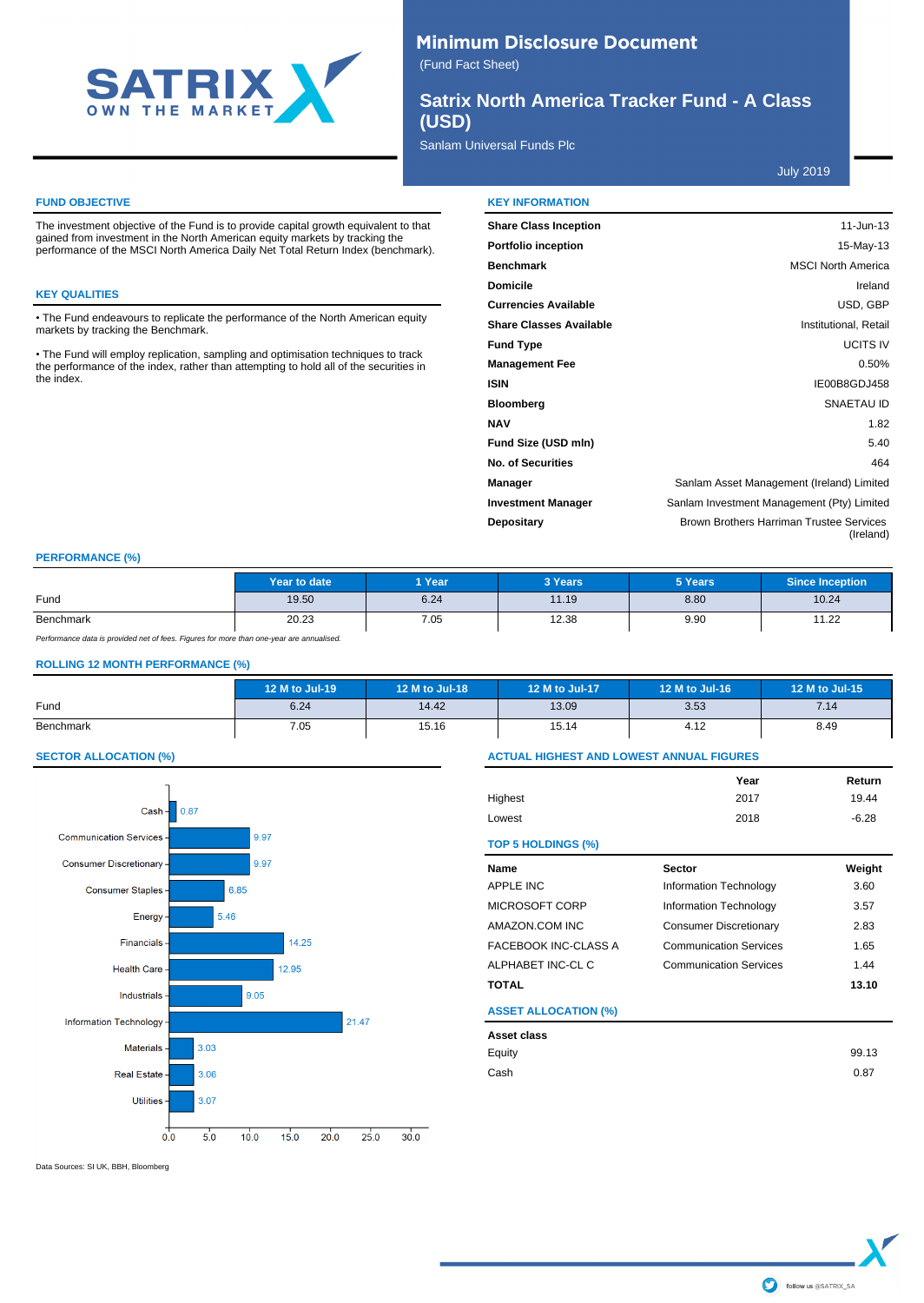

# **Minimum Disclosure Document**

(Fund Fact Sheet)

**Satrix North America Tracker Fund - A Class (USD)**

A sub fund of Sanlam Universal Funds Plc

July 2019

#### **RISK PROFILE (AGGRESSIVE)**

You can afford to take on a higher level of risk (i.e. will have a greater exposure to equities in your portfolio) because of your investment time horizon, or your appetite for risk. You know that in taking the risk, you need to be patient if you want to achieve the results. So you are willing to invest for the long-term and are prepared to tolerate some volatility in the short term, in anticipation of the higher returns you expect to receive in five years or beyond.

#### **RISK STATEMENT**

This fund is relatively high risk in relation to other asset classes due to its equity based investment approach. Other risks are Currency Risk, Efficient Portfolio Management Risk, Securities Lending Risk and Market Capitalisation Risk due to the fund investing in medium-sized (by market capitalisation) companies.

| <b>GLOSSARY</b>                    |                                                                                                                                                                                                                                                                                                                                                                                                                                                          |
|------------------------------------|----------------------------------------------------------------------------------------------------------------------------------------------------------------------------------------------------------------------------------------------------------------------------------------------------------------------------------------------------------------------------------------------------------------------------------------------------------|
| Annualised total returns           | Annualised return is the weighted average compound growth rate over the period measured.                                                                                                                                                                                                                                                                                                                                                                 |
| Capital growth                     | Capital growth is the profit made on an investment, measured by the increase in its market value over the invested amount or cost<br>price. It is also called capital appreciation.                                                                                                                                                                                                                                                                      |
| Collective investment scheme (CIS) | Collective investment schemes (also called unit trusts) are portfolios of assets such as equities, bonds, cash and listed property, in<br>which investors can buy units. They allow private investors to pool their money together into a single fund,<br>thus spreading their risk across a range of investments, getting the benefit of professional fund management, and reducing their<br>costs.                                                     |
| <b>MSCI North America Index</b>    | The MSCI North America Index is designed to measure the performance of the large and mid cap segments of the US and Canada<br>markets. With 722 constituents, the index covers approximately 85% of the free float-adjusted market capitalization in the US and<br>Canada.                                                                                                                                                                               |
| <b>Optimization techniques</b>     | The process of continuously improving the performance of the underlying fund by mirroring the performance of the index.                                                                                                                                                                                                                                                                                                                                  |
| <b>Replication strategy</b>        | This is a strategy used by index investors that tries to replicate or copy the performance of a specific benchmark, ie, it will hold<br>exactly the same underlying funds as the benchmark in exactly the same proportions and puts together a cost effective product that<br>replicates the benchmark over times. An investment vehicle such as index tracker is a good example of a fund that closely tracks<br>the performance of a particular index. |
| <b>Securities</b>                  | A general term for shares, bonds, money market instruments and debentures.                                                                                                                                                                                                                                                                                                                                                                               |

#### **DEALING INFORMATION**

| <b>Minimum Investment</b> | <b>US\$ 1,000</b>                            |
|---------------------------|----------------------------------------------|
| <b>Dealing Frequency</b>  | Daily                                        |
| <b>Dealing Deadline</b>   | 16:00 GMT                                    |
| <b>Valuation timing</b>   | Midnight SA time on each dealing day         |
| Daily publication prices  | Irish Stock Exchange and www.sanlam.ie       |
| <b>Distribution</b>       | All profits shall be reinvested in the Fund. |

#### **CONTACTS DETAILS**

**Custodian** Brown Brothers Harriman Fund Administration Services (Ireland) Limited Tel: +353(0) 12417130

Email: Sanlam.TA@bbh.com

#### **EFFECTIVE ANNUAL COST**

The Effective Annual Cost (EAC) is a measure which has been introduced to allow you to compare the cost you incur when you invest in different financial products. It is expressed as a<br>percentage of your investment amount. The EAC is made up of three charges, which are added<br>together, as shown in the table investment period. The EAC calculation assumes that an investor terminates his or her investment in the financial product at the end of the relevant periods shown in the table.

| <b>Charges</b>                             | 1 Year | 3 Years | 5 Years | 10 Years |
|--------------------------------------------|--------|---------|---------|----------|
| Investment Management Charges <sup>1</sup> | 0.96   | 0.96    | 0.96    | 0.96     |
| Advice Charges <sup>2</sup>                |        |         |         |          |
| <b>Administration Charges</b>              |        |         |         |          |
| <b>Effective Annual Cost</b>               | 0.96   | 0.96    | 0.96    | 0.96     |

#### **The Fund does not pay Performance Fees.**

<sup>1</sup> The Investment Management Charges are calculated as the total of TER and TC: Total Expense Ratio (TER) 0.79% of the value of the financial product was incurred as expenses relating to the<br>administration of the product. A higher TER does not necessarily imply a poor return, nor does a<br>low TER imply a good return.

TER's.<br>TER Calculation Period:01 April 2016 to 31 March 2019<br>Transaction Costs (TC) 0.17% of the value of the financial product was incurred as costs relating<br>to the buying and selling of the assets underlying the product.

isolation as returns may be impacted by many other factors over time incl. market returns, type of financial product, investment decisions of the investment manager and the TER.

° Any advice fee is negotiable between the client and their financial advisor. An annual advice fee<br>negotiated is paid via a repurchase of units from the investor.<br>Information on the Effective Annual Cost (EAC) estimate c www.sanlam.com/ireland/fund-range-and-documentation.

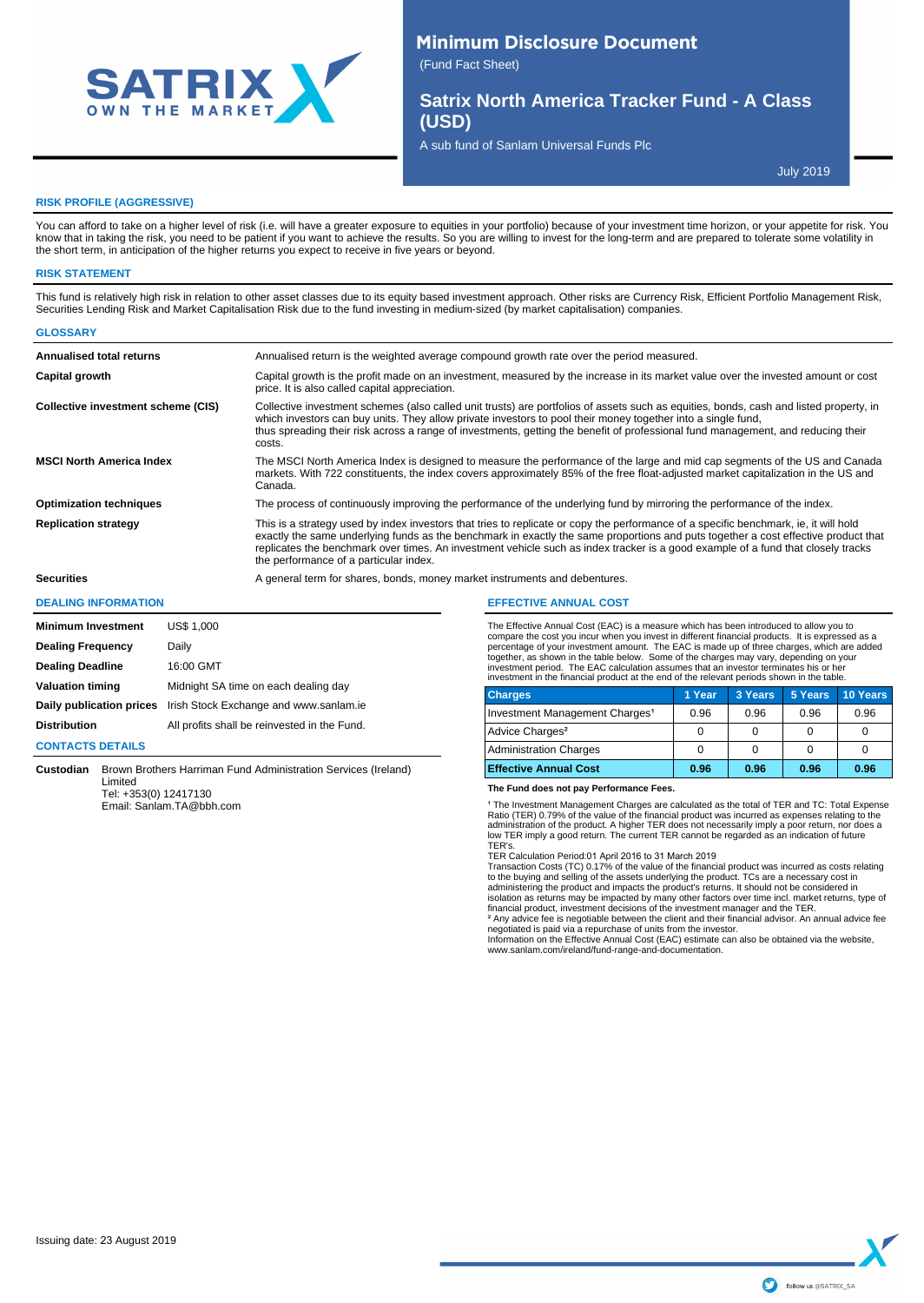

## **Minimum Disclosure Document** (Fund Fact Sheet)

**Satrix North America Tracker Fund - A Class (USD)**

July 2019

#### **REGULATORY STATEMENT**

**The Fund is a sub-fund of the Sanlam Universal Funds plc, a company incorporated with limited liability as an open-ended umbrella investment company with**  variable capital and segregated liability between sub-funds under the laws of Ireland and authorised by the Central Bank. The Fund is managed by Sanlam Asset<br>Management (Ireland) Limited, Beech House, Beech Hill Road, Dubl **Ireland, as a UCITS Management Company, and an Alternative Investment Fund Manager, and is licensed as a Financial Service Provider in terms of Section 8 of the South African FAIS Act of 2002.**

**The Sanlam Universal Funds Plc full prospectus, the Fund supplement, the MDD and the KIID is available free of charge from the Manager or at www.sanlam.ie. This**  is neither an offer to sell, nor a solicitation to buy any securities in any fund managed by us. Any offering is made only pursuant to the relevant offering document,<br>together with the current financial statements of the r with the Sanlam Universal Funds plc prospectus, the Fund supplement the MDD and the KIID. No offer to purchase securities will be made or accepted prior to **receipt by the offeree of these documents, and the completion of all appropriate documentation. A schedule of fees and charges and maximum commissions is available on request from the Manager.**

**This is a Section 65 approved fund under the Collective Investment Schemes Control Act 45, 2002 (CISCA). Sanlam Collective Investments (RF) (Pty) Ltd is the South African Representative Office for this fund.**

**Use or rely on this information at your own risk. Independent professional financial advice should always be sought before making an investment decision. Independent Financial advice should be sought, as not all investments are suitable for all investors.** 

Collective Investment Schemes (CIS) are generally medium to long term investments. The value of participatory interests may go down as well as up and past<br>performance is not necessarily a guide to the future performance. T **portfolio. Fluctuations or movements in exchange rates may cause the value of underlying investments to go up or down.** 

The performance calculated for the portfolio, and the investor performance may differ as a result of initial fees, the actual investment date, the date of reinvestment<br>and dividend withholding tax. NAV to NAV figures are u

**The Manager has the right to close any Portfolios to new investors to manage them more efficiently in accordance with their mandates. Collective investments are traded at ruling prices and can engage in borrowing and scrip lending.**

The fund price is calculated on a net asset value basis, which is the total value of all assets in the portfolio including any income and expense accruals. Trail **commission and incentives may be paid and are for the account of the manager. Performance figures quoted are from Sanlam Investments UK Limited and are shown net of fees.** 

Performance figures for periods longer than 12 months are annualized. The information include in this MDD does not constitute financial advice as contemplated in **terms of the South African Financial Advisory and Intermediary Services Act Sanlam Asset Management is a registered business name of Sanlam Asset Management (Ireland) Limited.**

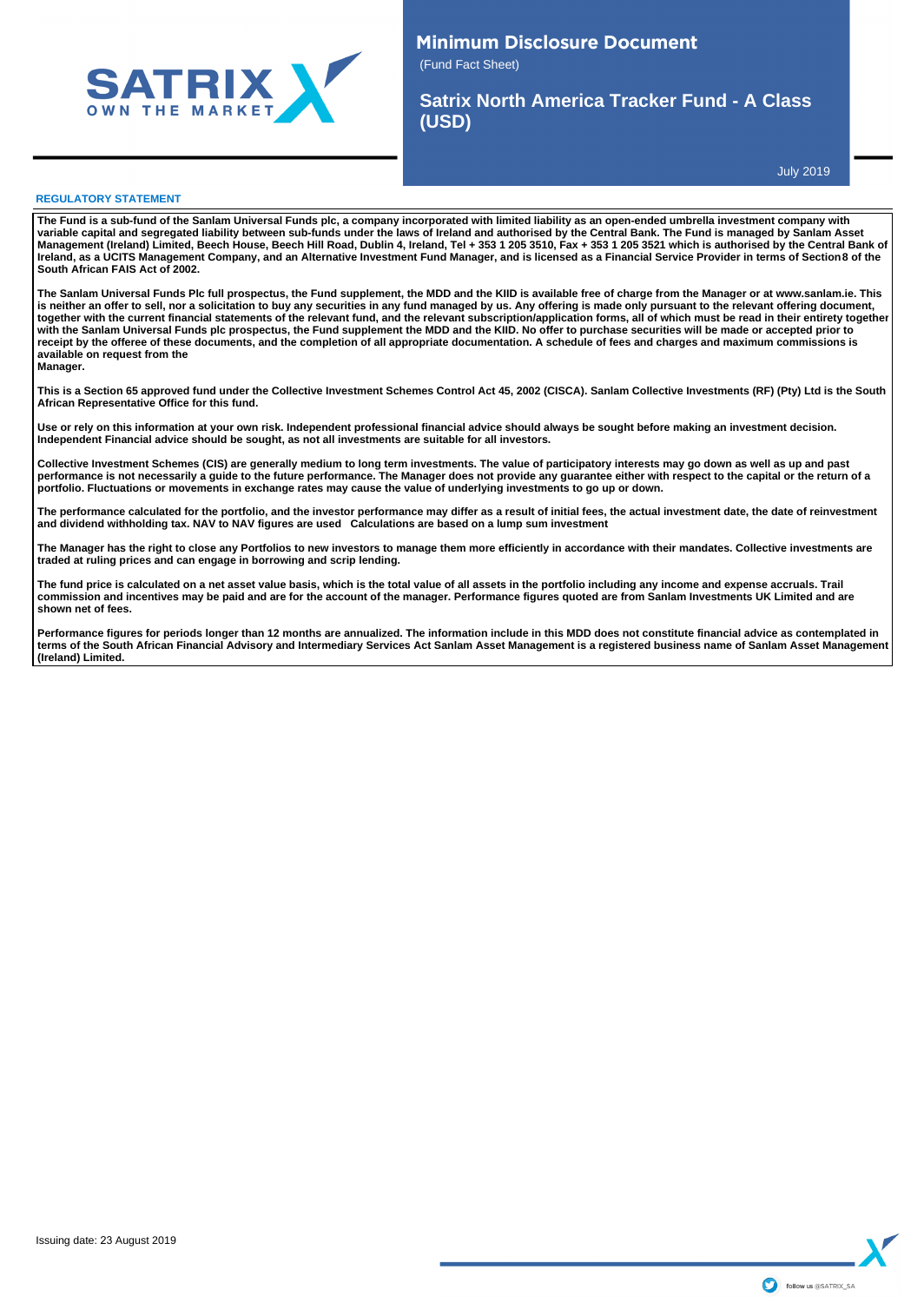

←

# **Key Investor Information**

This document provides you with key investor information about this fund. It is not marketing material. The information is required by law to help you understand the nature and the risks of investing in this fund. You are advised to read it so you can make an informed decision about whether to invest.

## **Satrix North America Tracker Fund - A Class (USD)**

A sub-fund of Sanlam Universal Funds plc (the "Company") Managed by Sanlam Asset Management (Ireland) Limited

ISIN: IE00B8GDJ458

#### The Fund will aim to replicate the performance of the North American equity markets by tracking the Index (Bloomberg code:NDDUNA) with income reinvested. The Index is designed to measure the performance of the large and mid cap segments of the US and Canadian markets. The Fund may track the performance of the Index directly through the purchase of a representative basket of shares and stock included in the Index or indirectly through investment in exchange traded funds (ETF) and collective investment schemes (CIS). The Fund operates an index tracking strategy whereby it seeks to replicate the performance of the Index through investment directly in assets that are Index constituents (i.e. a physical replication model). **Investment Policy** The investment objective of the Sanlam North America Equity Tracker Fund (the "Fund") is to increase the value of your shares over the long term equivalent to that gained from investment in the North American equity markets by tracking the performance of the MSCI North America Index (the "Index"). **Objectives** Lower risk Typically lower rewards **Why is this Fund in category 6?** The Fund is rated 6 due to the nature of its investments which include the risks listed below. These factors may impact the value of the Fund's investments or expose the Fund to losses. The price of shares and the income from them may fall as well as rise and investors may not get back the amount they have invested. The use of optimisation techniques and indirect investment through other collective investment schemes and investment vehicles to replicate the performance of North American equity markets by not solely tracking the Index may cause the Fund to incur a tracking error relative to the Index which is greater than that which would be incurred if the Fund were to hold all of the securities comprised in the Index directly. It may be difficult for the Fund in extreme market condition to redeem its shares from a CIS or ETF at short notice without suffering a loss. Investing in a CIS or ETF may lead to payment by the Fund of additional fees and expenses in relation to those CIS or ETF. Typically higher rewards Higher risk 1 2 3 4 5 **6** 7 **Objectives and Investment Policy** The Fund does not seek to fully replicate the Index but instead seeks to match the Fund's investments with Index constituents on an optimisation basis. Accordingly, investment in the Fund should not be considered to provide a direct exposure to the Index. Optimisation aims to match the risk and return characteristics of the Fund to the Index through holding Index constituents, although not necessarily holding all of the constituents and not necessarily with the same weighting. The Company does not declare a dividend and therefore your shares do not pay you income. You can sell your shares any day (except Saturday or Sunday) that banks are open in Dublin. Recommendation: The Fund is suitable for investors with a time horizon of 5 years. **Risk and Reward Profile What do these numbers mean?** risk of suffering large losses. **More about this rating:** a reliable indication of the future risk profile of the Fund. Factors'' section of the prospectus.

As the investments of the Fund are in various currencies and the Fund is denominated in U.S. dollars your shares may be subject to currency risk.

They rate how a fund might behave and how much risk there is to your capital. Generally, the chance to make large gains means a

A Category 1 fund is not a risk-free investment - the risk of losing your money is small, but the chance of making gains is also limited. With a Category 7 fund, the risk of losing your money is high but there is also a chance of making higher gains. The seven-category scale is complex (for example, 2 is not twice as risky as 1).

This rating system is based on the average fluctuations of the prices of funds over the past 5 years - that is, by how much the value of their assets taken together has moved up and down. Historical data, such as is used in calculating the synthetic risk indicator, may not be For a more detailed explanation of risks, please refer to the ''Risk